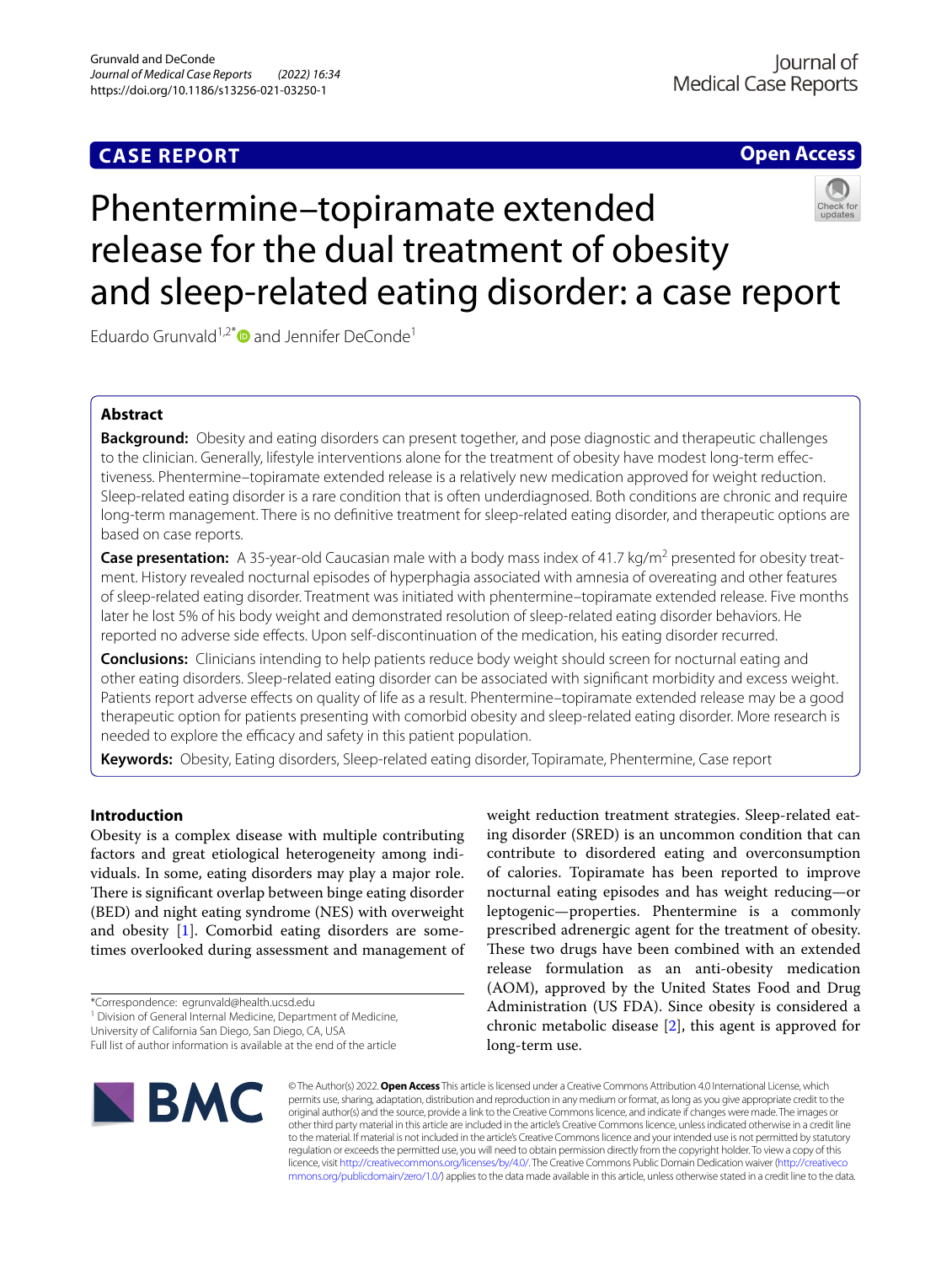Here we present a case of a patient with obesity and SRED treated with phentermine–topiramate extended release (PHEN-TPM ER), resulting in the dual beneft of weight loss and resolution of pathologic hyperphagia at night. This report underlines the importance of screening for eating disorders in patients with obesity, presents the clinical features of SRED, reviews the pharmacologic management of nocturnal eating syndromes, and exemplifes the use of a novel AOM for patients with obesity and SRED.

#### **Case presentation**

A 35-year-old Caucasian male was referred to our comprehensive obesity clinic for medical weight management. He presented with a past medical history of fatty liver disease, hypertension, and hypothyroidism. He denied insomnia or mood disturbances. He drank 4–5 alcoholic drinks per day on the weekends. He was a former smoker but denied illicit drug use. His diet was high in processed carbohydrates and saturated fats, and he did not engage in any regular physical activity. He was unable to maintain sustained weight loss, with several selfdirected interventions in the past. Medications included amlodipine, hydrochlorothiazide, lisinopril, and levothyroxine. He did not use any agents for sleep or psychiatric indications. Blood pressure was 132/84 mm Hg, heart rate 86 beats per minute, oxygen saturation 97% on room air, weight 135.7 kg, with a body mass index (BMI) of  $41.7 \text{ kg/m}^2$ . Physical examination was notable for a waist circumference of 136 cm and a narrow airway with Mallampati score of III.

The patient reported that on most nights, for several years, he would consume food in the kitchen or bedroom without awareness and with complete amnesia of the behavior when he awoke in the morning. On occasion, he noticed particles of food or wrappers in the bed. He reported morning anorexia. There were no associated injuries. There was no history of purging.

In addition to engaging in nutrition modifcation, physical activity, and behavior therapy, adjunctive pharmacotherapy with PHEN-TPM ER was initiated, titrated to 7.5–46 mg daily. He was also counseled on reducing alcohol consumption. Two months later, he had lost 6.8 kg (5% of initial weight), with complete cessation of night eating episodes and marked reduction of alcohol consumption. At follow-up 3 months later, he had maintained 5% weight loss despite intermittent use of the medication (due to insurance authorization challenges) and fragmented adherence to lifestyle changes. An overnight video polysomnogram performed 3 months after presentation while taking PHEN-TPM ER revealed moderate obstructive sleep apnea (OSA) with no signifcant periodic limb movements nor observed somnambulism. Apnea–hypopnea index was 27 events per hour and oxygen saturation nadir was 87%.

The patient was then lost to follow-up and returned 6 months later, having self-discontinued PHEN-TPM ER. He had maintained his weight loss, but his nighteating behaviors had recurred. He reported poor adherence to positive pressure therapy due to discomfort from the nasal mask. Having achieved remission of nocturnal eating behaviors, he expressed interest in resuming the medication more for that purpose than weight loss. The patient endorsed that resolution of his nocturnal binges had great beneft on quality of life.

#### **Discussion**

Here we present a case of a patient with obesity and SRED that responded promptly to standard dose PHEN-TPM ER. Obesity is a complex disease with a broad spectrum of contributing factors, each with its own relative impact. Eating disorders, particularly BED, are associated with increased BMI [[3\]](#page-3-2). NES, a less common condition, has also been linked to weight gain [\[4](#page-3-3)]. SRED is often underdiagnosed and characterized by recurrent episodes of compulsive eating during arousal from sleep, with partial or complete amnesia of the event. The text box lists the diagnostic criteria [[5\]](#page-3-4). Eating usually occurs in an uncontrollable manner, with a predilection for highcalorie foods or even toxic or inedible items. Patients often report nonrestorative sleep with resulting daytime fatigue and morning anorexia. Sleep-related injury can occur, such as cutting oneself while preparing food, burns, or falls. A downstream adverse effect is undesirable weight gain from recurrent binge eating. SRED can be associated with other sleep disorders, including sleepwalking, restless leg syndrome (RLS), narcolepsy type 1, and OSA. It has also been associated with hypnotic and psychotropic medication use, including zolpidem, tricyclic antidepressants, anticholinergics, lithium, and antipsychotics  $[6]$  $[6]$ . There may be comorbid mood disorders or recent life stressors. Women are more afected than men, and age of onset is usually in late adolescence or early adulthood. There is some evidence that SRED may have a genetic predisposition. The incidence of SRED in the general population is unknown, but one analysis has estimated the incidence at 1% among individuals seeking treatment for obesity [\[7](#page-3-6)].

Based on case reports, treatment modalities include topiramate, selective serotonin reuptake inhibitors,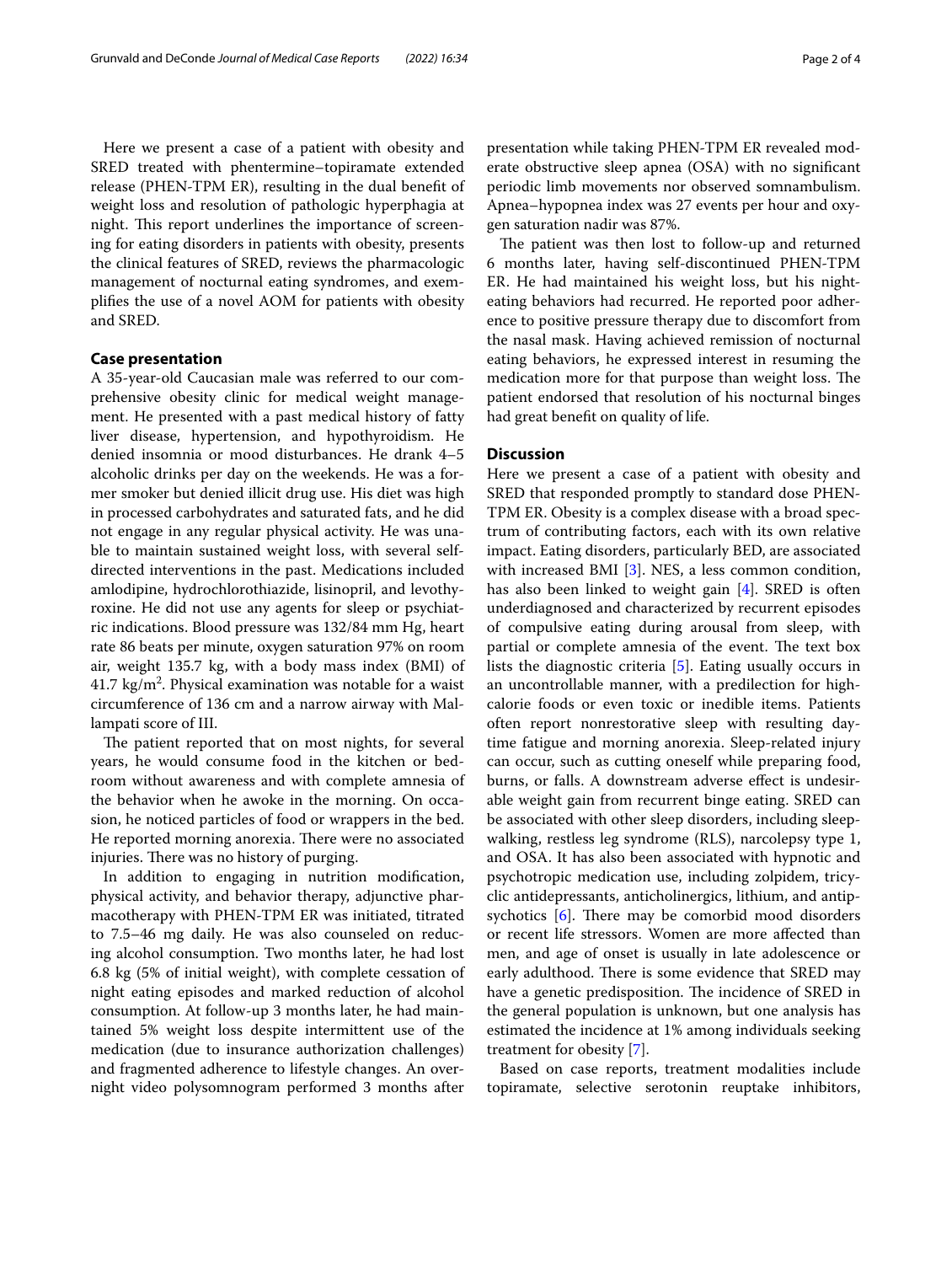benzodiazepines, or dopamine agonists if there is associated RLS [\[8](#page-3-7)]. All pharmacologic therapies are considered of-label and successful treatment can be challenging. Management of SRED with topiramate, an anticonvulsant used for seizure disorders and migraine headaches, is reported in the literature [\[9](#page-3-8)]. Not approved by the FDA for treatment of SRED, topiramate has also been used successfully for NES  $[10]$  $[10]$ . Although its use is off-label as anti-obesity pharmacotherapy, randomized controlled trials have shown efficacy for weight reduction  $[11-13]$  $[11-13]$  $[11-13]$ . As previously noted, it is one of the components in the FDA-approved AOM, PHEN-TPM ER. Two-year data has shown a mean weight loss of 10.7%, compared with 2.2% in the placebo group [\[14](#page-3-12)].

It is not completely clear how topiramate induces weight loss, but animal studies have shown its leptogenic efects potentially through central nervous system (CNS)-mediated suppression of energy consumption and a reduction of energy utilization efficiency through peripheral thermogenic mechanisms [\[12](#page-3-13)]. It is unknown how topiramate may be therapeutic for SRED, but it has been posited that it may have anorexigenic efects and suppress arousal [\[10](#page-3-9)].

PHEN-TPM ER is FDA-approved for the treatment of overweight and obesity and contains a combination of phentermine with topiramate in a controlled release formulation. The leptogenic properties of phentermine are due to increased norepinephrine levels in various relevant brain structures. Combining the two agents allows for enhanced efficacy through targeting several pathways in the CNS, while limiting adverse efects by utilizing lower doses of each component. The most common dose of phentermine monotherapy used by many providers is 37.5 mg daily, in contrast to 7.5 mg daily in the standard formulation of PHEN-TPM ER, a ffth of the dose. Even for the highest strength, 15 mg of phentermine and 92 mg of topiramate, the doses are lower than those often given with either monotherapy alone. The anorexigenic effects of both phentermine and topiramate may be synergistic for the therapy of SRED. Moreover, since both obesity and SRED are chronic conditions, they require ongoing therapy, and relapse would be expected with cessation of treatment, as exemplifed with the patient in this report. Because of this understanding, the newest generation of AOMs, including PHEN-TPM ER, are approved by the FDA for long-term use.

Since unrecognized SRED may be a signifcant driver of elevated BMI, individuals with obesity should be screened for these behaviors, among other eating disorders. Challenges for clinics focused on treating obesity include time constraints, high patient volume, lack of knowledge regarding criteria for various eating disorders, feature overlap between eating disorders and overeating in common obesity, and the internal biases and embarrassment of patients leading to underreporting of specifc signs and symptoms. The clinician should, therefore, have a high level of suspicion and at least screen all individuals with overweight or obesity presenting for evaluation and treatment. In the primary care setting, many of these challenges are amplifed due to contemporary health care delivery pressures. Obtaining a relevant history by asking simple questions regarding nocturnal eating may lead to more targeted and expeditious treatment. As with any disease or condition, proper therapy depends on accurate diagnosis. Moreover, these patients can be challenging and often require a multidisciplinary approach, such as collaboration with eating disorder centers, psychiatrists and other behavioral professionals, and sleep medicine specialists.

The patient in the present case demonstrated a clear temporal association between cessation of SRED behaviors and initiation of PHEN-TPM ER. This is the first reported case of successful treatment of SRED using the novel antiobesity agent PHEN-TPM ER. Therapeutic options are limited. This report demonstrates a potential new tool and will hopefully trigger more research in this area. However, there are some limitations to this case report that should be considered. At presentation, the patient reported excessive alcohol consumption on the weekends. Although he reported signifcant improvement on follow-up, it is unclear if this may have been causal in improving quality of sleep as well. Furthermore, it is unknown to what degree his underlying OSA may have contributed to his arousals and disordered nocturnal eating behavior. Weight loss at 5 months of 5% was modest, but this is considered clinically meaningful because many comorbidities are improved with this degree of weight reduction [[15](#page-3-14)]. It is also unclear if this patient would have lost the same amount of weight with topiramate monotherapy. Whether the patient may have lost more weight with more intense lifestyle interventions, dose escalation, or longer term therapy is unknown.

SRED is not a common disorder but given the ubiquity of obesity and related comorbidities in general clinical practice, the overall prevalence is likely not trivial and proper identifcation of these patients would likely improve their outcomes. Although further studies are needed to determine if dual use of phentermine and topiramate is more efficacious than topiramate monotherapy for the treatment of SRED, clinicians should consider this therapeutic combination for appropriate patients presenting with both SRED and obesity.